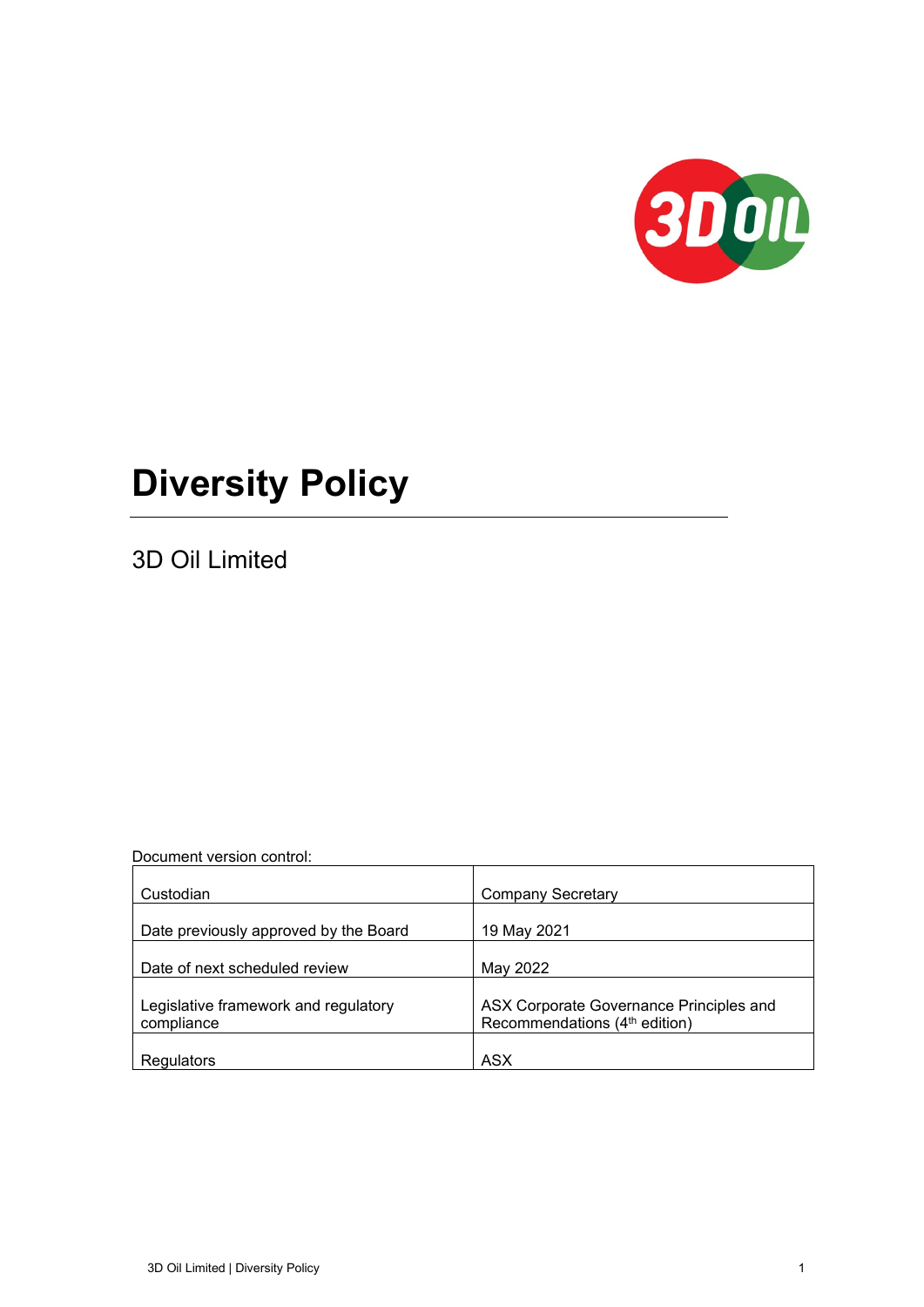## **1. Introduction**

This Diversity Policy (**Policy**) sets out the policy of 3D Oil Limited ACN 105 597 279 and its subsidiaries (collectively referred to as the **Company**) in relation to its commitment to creating an inclusive culture in which difference is recognised and valued.

The Company recognises that diversity in business helps create sustainable shareholder value, provides a more dynamic and enjoyable work environment, and will often create new opportunities for the Company.

Diversity includes but is not limited to gender, age, race, ethnicity, disability, marital status, family responsibilities, religion, cultural background, sexual orientation and gender identity.

#### **1.1 Purpose of this Policy**

The Company recognises that people in an organisation often come from a range of different backgrounds with different life experiences. The Company believes that embracing diversity in its workforce contributes to the achievement of its corporate objectives and enhances its reputation.

The purpose of this Policy is to enable the board of the Company (**Board**) to:

- (a) set measurable objectives for achieving diversity; and
- (b) annually review and assess those measurable objectives and the Company's progress in achieving them.

#### **1.2 Application**

This Policy applies to all of the Company's people, who include but may not be limited to:

- (a) Board; and
- (b) all Company officers, employees and all people who work for the Company, including contractors and consultants.

This Policy is to be read in conjunction with:

- (c) the Code of Conduct;
- (d) Statement of Values; and
- (e) any other existing employment related policies and documentation of the Company.

This Policy does not form part of an employee's contract of employment with the Company, nor does it give rise to contractual obligations. However, to the extent that this Policy requires an employee to do or refrain from doing something, and at all times subject to legal obligations, this Policy forms a direction of the Company with which an employee is expected to comply.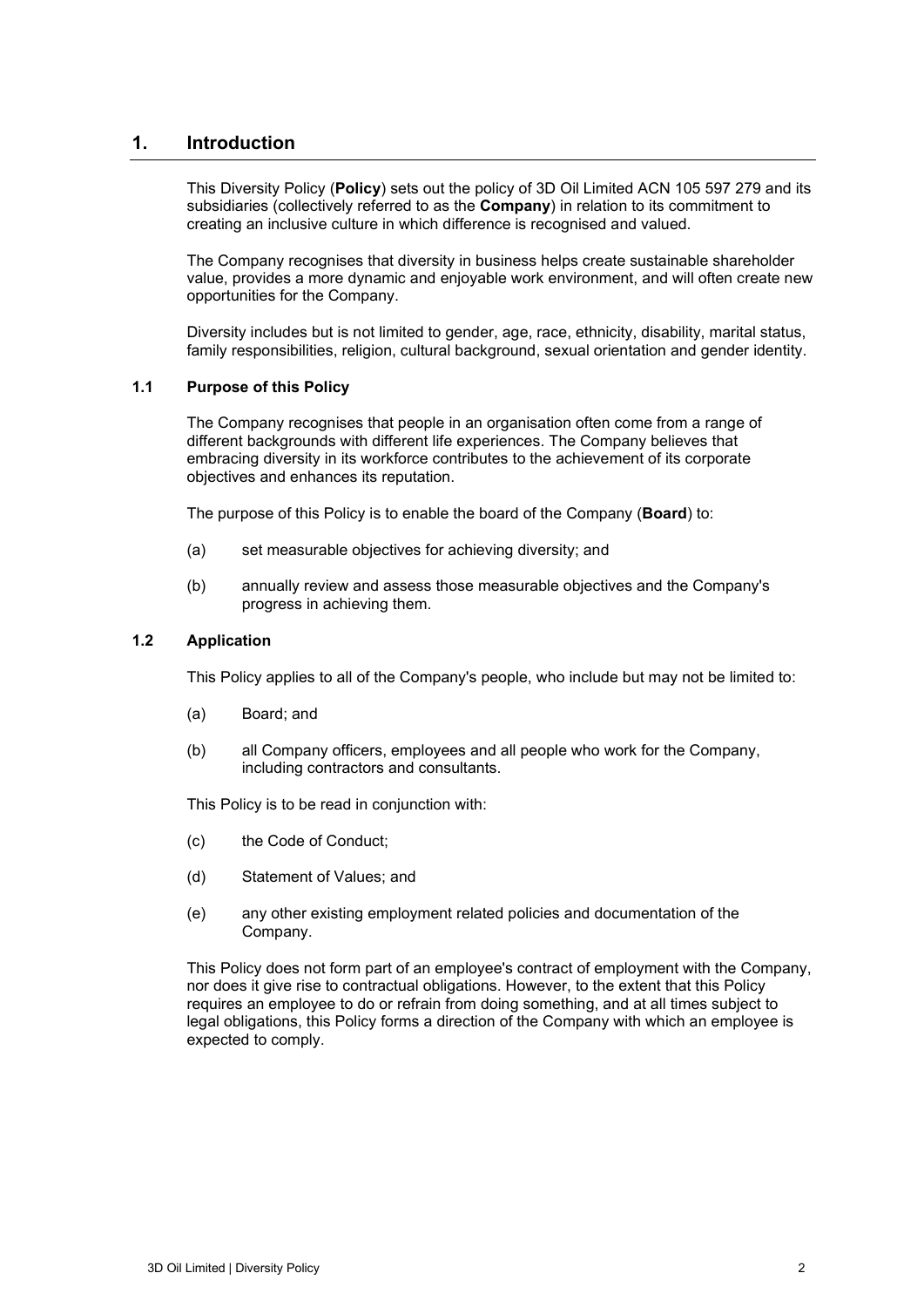## **2. Commitment to diversity**

This Company's is committed to:

- (a) ensuring that the Company's corporate culture and values at all levels support diversity and inclusion in the workplace whilst maintaining a commitment to a highperformance culture;
- (b) ensuring that recruitment and selection practices at all levels are appropriately structured so that a diverse range of candidates are considered and guard against any conscious or unconscious biases that might discriminate against certain candidates;
- (c) designing and implementing programmes and processes that will assist in the development of a broad and diverse pool of skilled and experienced employees and that, over time, will prepare them for senior management and board positions;
- (d) having a zero tolerance for discrimination, harassment, vilification and victimisation so as to promote an inclusive workforce;
- (e) supporting an individual's domestic responsibilities (including the adoption of flexible work practices that will assist them to meet those responsibilities);
- (f) providing opportunities for employees on extended parental leave to maintain their connection with the workplace;
- (g) ensuring the policy for selection and appointment of new directors is transparent and considers all facets of diversity to avoid "groupthink" or other cognitive biases in decision making;
- (h) ensuring development and succession plans for directors and senior management include gender diversity as a consideration;
- (i) monitoring and measuring the achievement of all diversity objectives set by the Board; and
- (j) considering whether key performance indicators for senior management might be an appropriate way of furthering gender diversity.

(collectively, the **Diversity Objectives**).

This Policy does not impose on the Company, its directors, officers, agents or employees any obligation to engage in, or justification for engaging in, any conduct which is illegal or contrary to any anti-discrimination or equal employment opportunity legislation or laws in any place the Company's does business.

# **3. Benefits of diversity**

The Company recognises that organisations performance is linked to workplace diversity. Through fostering an inclusive environment that recognises a variety of quality employees, the Company aims to improve employee retention, to embrace different perspectives and to enhance the Company's reputation.

Embracing diversity in the workforce enables the Company to:

(a) improve financial performance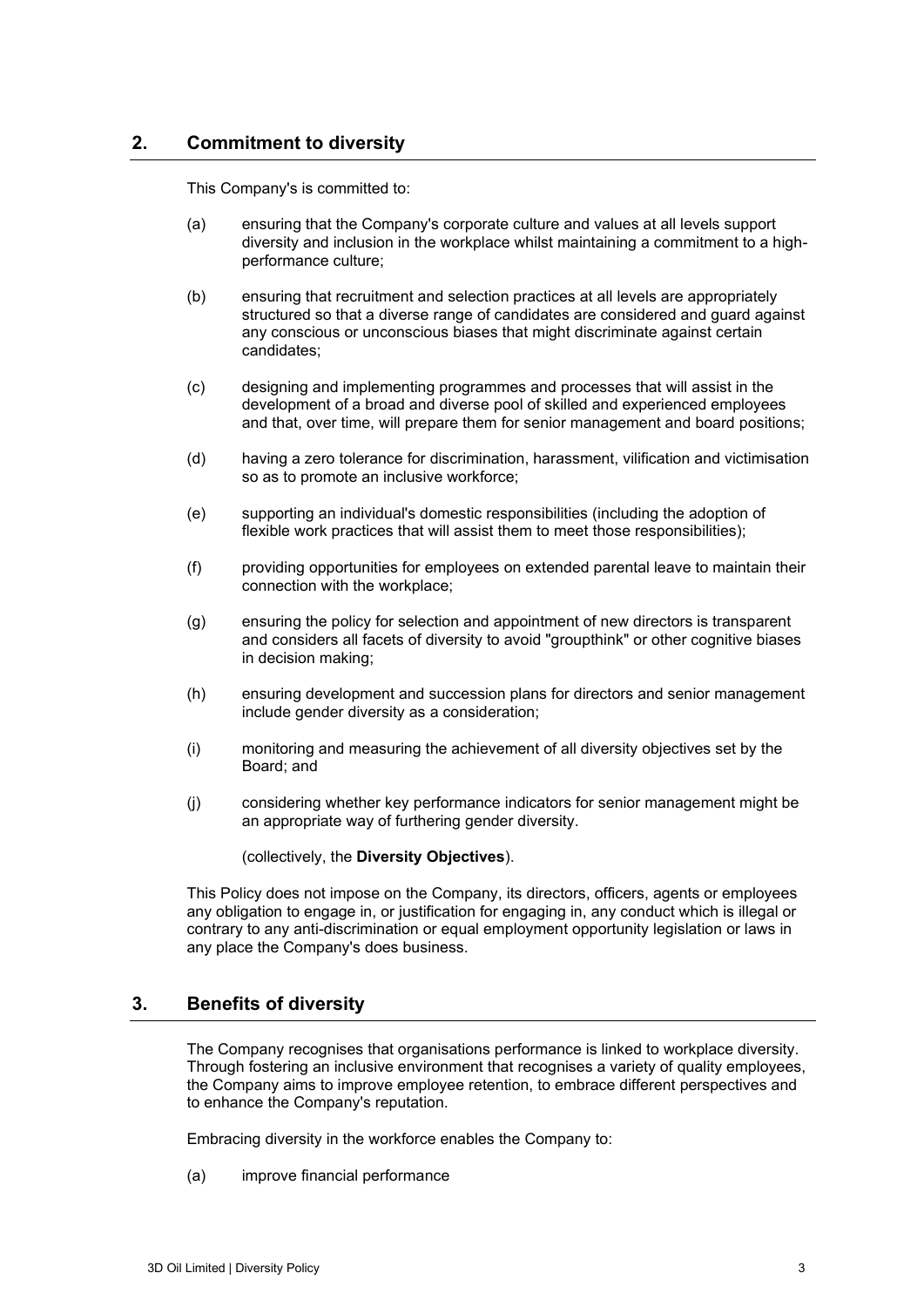- (b) attract and recruit the right people from a diverse pool of talented candidates;
- (c) create a culture that embraces diversity and that rewards people who act in accordance with this Policy;
- (d) develop and retain an appropriate skills base in the Company;
- (e) make more informed and innovative decisions, drawing on the wide range of ideas, experiences, approaches and perspectives that employees from diverse backgrounds, and with differing skill sets, bring to their roles in the Company; and
- (f) better reflect the diversity of all stakeholders.

#### **4. Responsibilities**

- (a) The Board has formally adopted this policy, reflecting a commitment by the Board for the Company to achieve its Diversity Objectives.
- (b) The Board has responsibility for this Policy, including its regular review and the monitoring of its effectiveness.
- (c) The Board has responsibility to:
	- (i) annually set measurable objectives for achieving gender diversity in the composition of the Board, senior management and workforce generally (**Objectives**) and, where appropriate, other aspects of diversity including women in leadership, age diversity and cultural diversity;
	- (ii) assess annually the Company's progress in achieving the Objectives; and
	- (iii) disclose:
		- (A) the Diversity Policy on the Company's website;
		- (B) the Objectives set for the relevant reporting period and the Company's progress in achieving the Objectives in the Company's Corporate Governance Statement; and
		- (C) the respective proportions of men and women on the Board, in senior executive positions and across the whole workforce (including how the entity has defined "senior executive" for these purposes) or the Company's Gender Equality Indicators, as defined in the Workplace Gender Equality Act 2012 (Cth).
- (d) If the Company undertakes a gender pay equity audit (which must be approved by the Board), the Board will consider the results of any such audit and any disclosure related issues.
- (e) The Board will be responsible for approving any key performance indicators for senior management in relation to any of the Company's objectives.

## **5. Overriding Caveat**

Nothing in this Policy is to be taken, interpreted or construed so as to endorse: